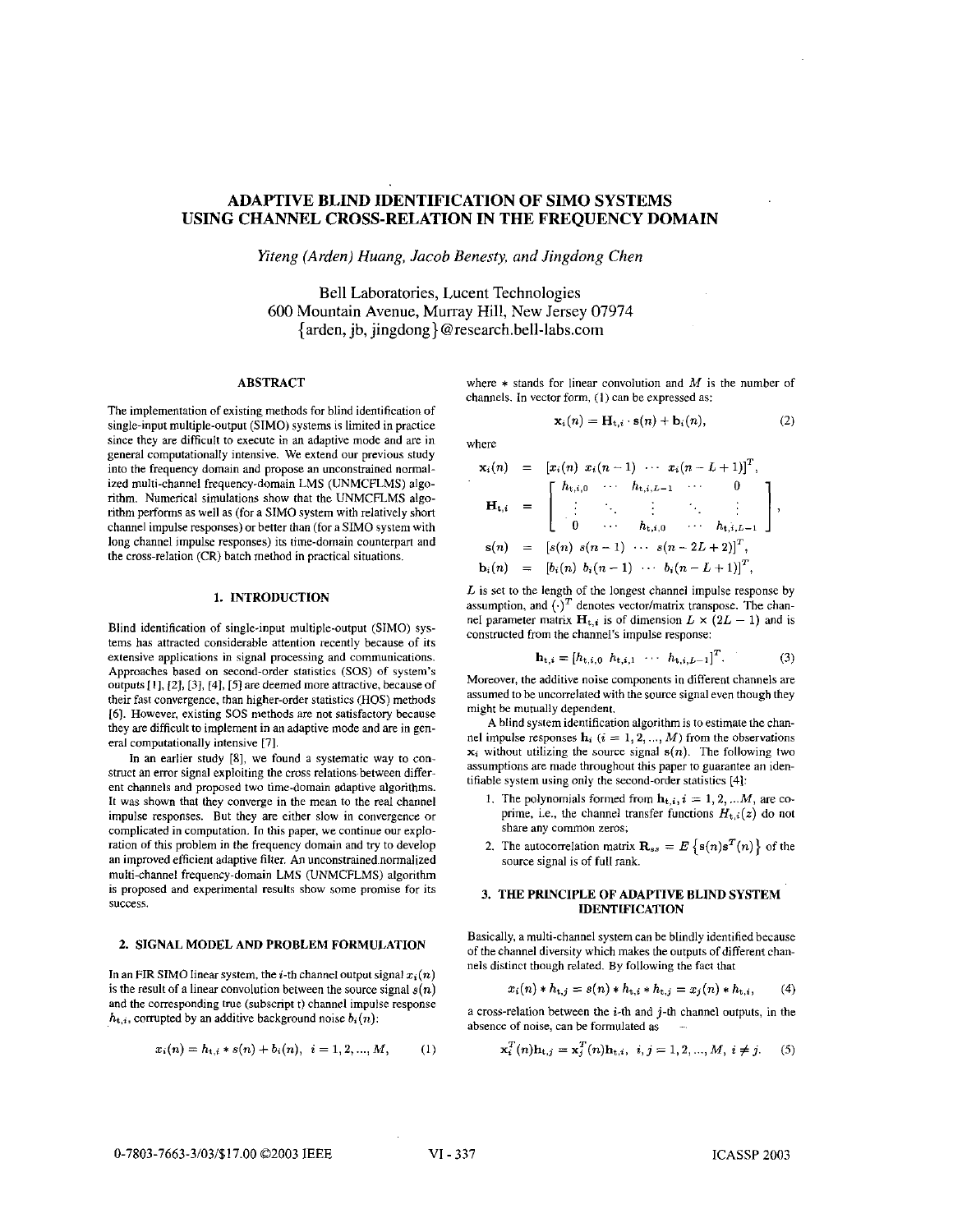When noise is present or the channel impulse responses are improperly modeled. the left and right hand sides of *(5)* are generally not equal and the inequality can be used to define **an** *a priori* error signal as follows [8]:

$$
e_{ij}(n+1) = \frac{\mathbf{x}_i^T(n+1)\mathbf{h}_j(n) - \mathbf{x}_j^T(n+1)\mathbf{h}_i(n)}{\|\mathbf{h}(n)\|}, \quad (6)
$$

where  $\mathbf{h}_i(n)$  is the model filter for the *i*-th channel at time *n* and

$$
\mathbf{h}(n) = \begin{bmatrix} \mathbf{h}_1^T(n) & \mathbf{h}_2^T(n) & \cdots \mathbf{h}_M^T(n) \end{bmatrix}^T.
$$

The model filter is normalized in order to avoid a trivial solution whose elements are all zeros. Based on the error signal defined here, a cost function at time  $n + 1$  is given by

$$
J(n+1) = \sum_{i=1}^{M-1} \sum_{j=i+1}^{M} e_{ij}^{2}(n+1). \tag{7}
$$

An adaptive algorithm is then derived to efficiently determine the model filter **hi** that minimizes this cost function and therefore would be a good estimate of  $\mathbf{h}_{t,i}/||\mathbf{h}_{t}||$   $(i = 1, 2, ..., M)$ .

## **4.** A FREQUENCY-DOMAIN ADAPTIVE ALGORITHM

The time-domain adaptive algorithms proposed in **IS]** are either slow in convergence (the multi-channel LMS algorithm) or inefficient (the multi-channel Newton algorithm). Here, we will develop an adaptive blind channel identification algorithm in the frequency domain to seek for a good balance between fast convergence and low computational complexity. In the following derivation, matrices and vectors in the frequency domain are represented respectively by uppercase calligraphic and lowercase hold italic letters, and a vector is further emphasized by an underbar.

To begin, we define an intermediate signal  $y_{ij} \triangleq x_i * h_j$ , the convolution result of the *i*-th channel output  $x_i$  and the *j*-th model filter  $h_i$ . In vector form, a block of such a signal can be expressed in the frequency domain as

$$
\underline{\boldsymbol{y}}_{ij}(m+1) = \mathbf{W}_{L\times 2L}^{01} \mathbf{D}_{x_i}(m+1) \mathbf{W}_{2L\times L}^{10} \underline{\boldsymbol{h}}_j(m), \quad (8) \quad \text{after}
$$

where

$$
\mathbf{W}_{L\times 2L}^{\text{UL}} = \mathbf{F}_{L\times L} \begin{bmatrix} 0_{L\times L} & \mathbf{I}_{L\times L} \end{bmatrix} \mathbf{F}_{2L\times 2L}^{-1},
$$
\n
$$
\mathbf{D}_{x_i}(m+1) = \text{diag}\left\{\mathbf{F}_{2L\times 2L} \cdot \mathbf{x}_i(m+1)_{2L\times 1}\right\},
$$
\n
$$
\mathbf{W}_{2L\times L}^{\text{10}} = \mathbf{F}_{2L\times 2L} \begin{bmatrix} \mathbf{I}_{L\times L} & 0_{L\times L} \end{bmatrix}^T \mathbf{F}_{L\times L}^{-1},
$$
\n
$$
\mathbf{h}_j(m) = \mathbf{F}_{L\times L} \mathbf{h}_j(m),
$$
\n
$$
\mathbf{x}_i(m+1)_{2L\times 1} = \begin{bmatrix} x_i(mL) & x_i(mL+1) & \cdots & x_i(mL+2L-1) \end{bmatrix}^T, \quad (9)
$$

 **and**  $**F**<sub>L×L</sub><sub>L</sub>$  **are respectively the Fourier and inverse Fourier matrices of size** *L* **×** *L***, and** *m* **is the block time index. Then a** block of the error signal based on the cross-relation between the  $i$ -th and the  $j$ -th channel in the frequency domain is determined as:

$$
\underline{e}_{ij}(m+1) = \underline{y}_{ij}(m+1) - \underline{y}_{ji}(m+1) \n= \mathcal{W}^{01}_{L \times 2L} [\mathcal{D}_{x_i}(m+1)\mathcal{W}^{10}_{2L \times L}\underline{h}_j(m) - \\ \mathcal{D}_{x_j}(m+1)\mathcal{W}^{10}_{2L \times L}\underline{h}_i(m)]
$$
 (10)

Continuing, we constmct a (frequency-domain) Cost function at the  $(m + 1)$ -th block as follows:

$$
J_{\rm f}(m+1) = \sum_{i=1}^{M-1} \sum_{j=i+1}^{M} \underline{e}_{ij}^H(m+1)\underline{e}_{ij}(m+1), \qquad (11)
$$

where  $(\cdot)^H$  denotes Hermitian transpose. Therefore, by minimizing the mean value of  $J_f(m + 1)$ , the model filter in the frequency domain can he updated **as:** 

$$
\underline{\mathbf{h}}_k(m+1) = \underline{\mathbf{h}}_k(m) - \mu_f \frac{\partial J_f(m+1)}{\partial \underline{\mathbf{h}}_k^*(m)}, \ \ k = 1, 2, ..., M, \ (12)
$$

where  $(\cdot)$ <sup>\*</sup> stands for complex conjugate and  $\mu_f$  is a small positive step size. It can be shown that

$$
\frac{\partial J_t(m+1)}{\partial \underline{h}_k^*(m)} = \sum_{i=1}^M \left[ \mathbf{W}_{L \times 2L}^{01} \mathbf{\mathcal{D}}_{x_i}(m+1) \mathbf{W}_{2L \times L}^{10} \right]^H \underline{e}_{ik}(m+1), \quad (13)
$$

Substituting (13) into (12) yields a multi-channel frequency-domain LMS (MCFLMS) algorithm:

$$
\underline{\mathbf{h}}_{k}(m+1) = \underline{\mathbf{h}}_{k}(m) -
$$
\n
$$
\mu_{i} \mathbf{W}_{L \times 2L}^{10} \sum_{i=1}^{M} \mathbf{D}_{x_{i}}^{*}(m+1) \mathbf{W}_{2L \times L}^{01} \mathbf{e}_{ik}(m+1), \quad (14)
$$

where

$$
\mathbf{W}_{L\times 2L}^{10} = \mathbf{F}_{L\times L} [\mathbf{I}_{L\times L} \mathbf{0}_{L\times L}] \mathbf{F}_{2L\times 2L}^{-1},
$$
  

$$
\mathbf{W}_{2L\times L}^{01} = \mathbf{F}_{2L\times 2L} [\mathbf{0}_{L\times L} \mathbf{I}_{L\times L}]^{T} \mathbf{F}_{L\times L}^{-1}.
$$

The constraint ensuring that the adaptive algorithm would not con**verge** to **a** trivial solution with **all** zero elements will he applied after every step **of** updation.

**The** MCFLMS is computationally more efficient compared to a multi-channel time-domain block **LMS** algorithm. However, the convergence of the MCFLMS algorithm is still slow because of nonuniform convergence rates of the filter coefficients **and** crosscoupling between them. To accelerate convergence, we will use Newton's method to develop a normalized MCFLMS (NMCFLMS) method.

By using Newton's method, we update the model filter coefficients according to:

$$
\underline{\mathbf{h}}_k(m+1) = \underline{\mathbf{h}}_k(m) - \mu_f \left\{ \frac{\partial}{\partial \underline{\mathbf{h}}_k^T(m)} \left[ \frac{\partial J_f(m+1)}{\partial \underline{\mathbf{h}}_k^T(m)} \right] \right\}^{-1} \frac{\partial J_f(m+1)}{\partial \underline{\mathbf{h}}_k^T(m)}, \quad (15)
$$

where the Hessian matrix can be evaluated **as** 

$$
\frac{\partial}{\partial \underline{h}_k^T(m)} \left[ \frac{\partial J_i(m+1)}{\partial \underline{h}_k^*(m)} \right] = \mathbf{W}_{L \times 2L}^{10}.
$$
\n
$$
\sum_{i=1, i \neq k}^{M} \left[ \mathbf{D}_{x_i}^*(m+1) \mathbf{W}_{2L \times 2L}^{01} \mathbf{D}_{x_i}(m+1) \right] \mathbf{W}_{2L \times L}^{10}, \text{(16)}
$$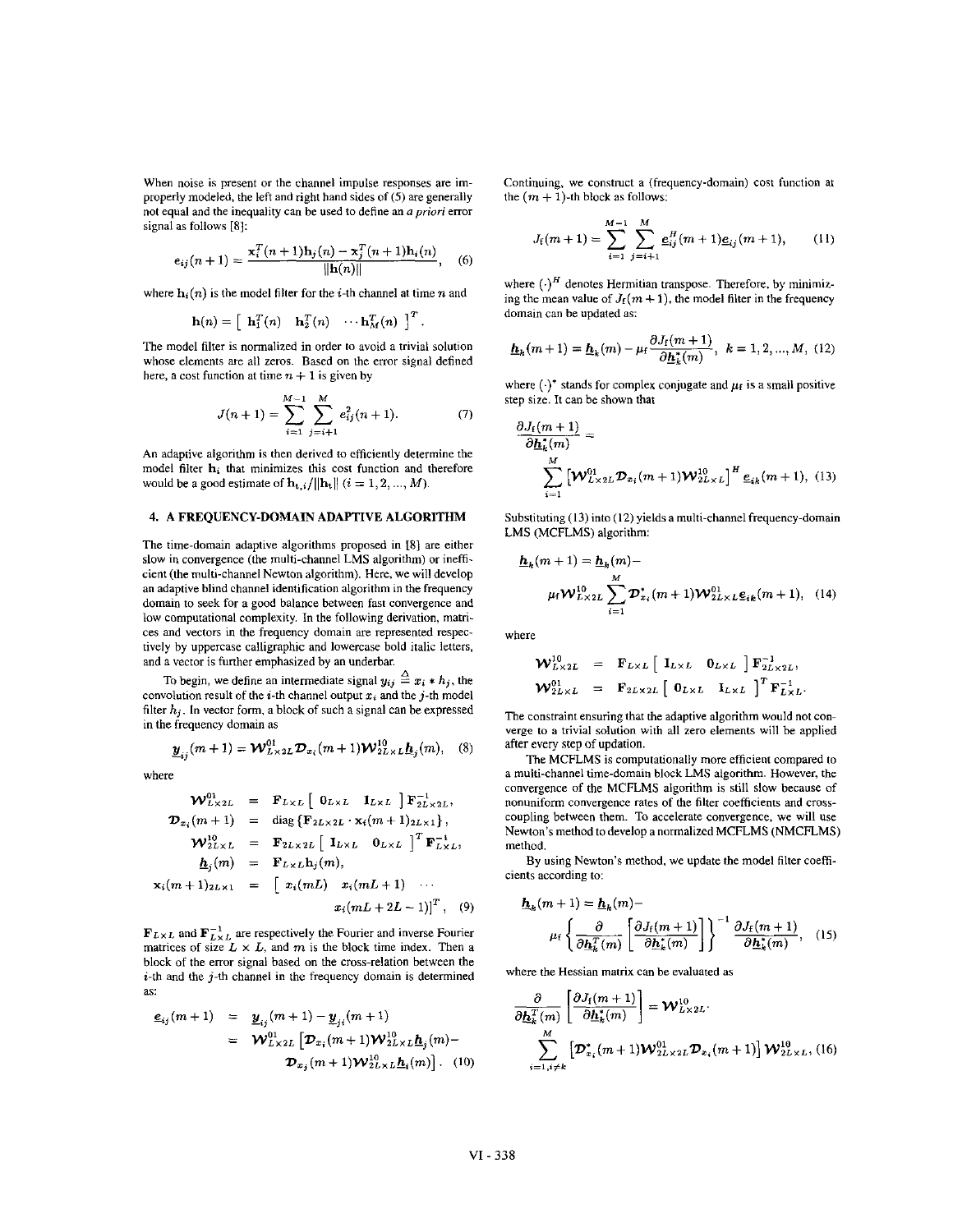and

$$
\mathbf{W}_{2L\times 2L}^{01} \triangleq \mathbf{W}_{2L\times L}^{01} \mathbf{W}_{L\times 2L}^{01}
$$
  
=  $\mathbf{F}_{2L\times 2L} \begin{bmatrix} \mathbf{0}_{L\times L} & \mathbf{0}_{L\times L} \\ \mathbf{0}_{L\times L} & \mathbf{I}_{L\times L} \end{bmatrix} \mathbf{F}_{2L\times 2L}^{-1},$ 

whose elements on its main diagonal dominate as shown in (91. When L is large,  $2W_{2L \times 2L}^{01}$  can be well approximated by the identity matrix

$$
2\mathcal{W}_{2L\times 2L}^{01} \approx \mathbf{I}_{2L\times 2L}.
$$
 (17)

Thereafter, **Eq.** (16) becomes

$$
\frac{\partial}{\partial \underline{\mathbf{h}}_k^T(m)} \left[ \frac{\partial J_t(m+1)}{\partial \underline{\mathbf{h}}_k^T(m)} \right] \approx \frac{1}{2} \mathbf{W}_{L \times 2L}^{10} \mathbf{\mathcal{P}}_k(m+1) \mathbf{W}_{2L \times L}^{10},\tag{18}
$$

where

$$
\boldsymbol{\mathcal{P}}_k(m+1)=\sum_{i=1,i\neq k}^{M}\boldsymbol{\mathcal{D}}^*_{\boldsymbol{x}_i}(m+1)\boldsymbol{\mathcal{D}}_{\boldsymbol{x}_i}(m+1),\,\,k=1,2,...,M.
$$

Substituting (13) and (18) into (15) and multiplying by  $\mathcal{W}_{2L\times L}^{10}$ produces the *constrained* NMCFLMS algorithm:

$$
\underline{h}_k^{10}(m+1) = \underline{h}_k^{10}(m) -
$$
  

$$
2\mu_i \mathcal{W}_{2L \times 2L}^{10} \mathcal{P}_k^{-1}(m+1) \sum_{i=1}^M \mathcal{D}_{x_i}^*(m+1) \underline{e}_{ik}^{01}(m+1), (19)
$$

where

$$
\begin{array}{rcl}\n\underline{h}_{k}^{10}(m) & = & \mathcal{W}_{2L \times L}^{10}(m), \\
\underline{e}_{ik}^{01}(m+1) & = & \mathcal{W}_{2L \times L}^{01}(m+1), \\
\underline{e}_{ik}^{10}(m+2) & = & \mathcal{W}_{2L \times L}^{10}(m+1), \\
\underline{e}_{ik}^{10}(m+1) & = & \mathcal{W}_{2L \times L}^{10}(m+1), \\
\underline{e}_{ik}^{10}(m+1) & = & \mathcal{W}_{2L \times L}^{10}(m+1), \\
\underline{e}_{ik}^{10}(m+1) & = & \mathcal{W}_{2L \times L}^{10}(m+1), \\
\underline{e}_{ik}^{10}(m+1) & = & \mathcal{W}_{2L \times L}^{10}(m+1), \\
\underline{e}_{ik}^{10}(m+1) & = & \mathcal{W}_{2L \times L}^{10}(m+1), \\
\underline{e}_{ik}^{10}(m+1) & = & \mathcal{W}_{2L \times L}^{10}(m+1), \\
\underline{e}_{ik}^{10}(m+1) & = & \mathcal{W}_{2L \times L}^{10}(m+1), \\
\underline{e}_{ik}^{10}(m+1) & = & \mathcal{W}_{2L \times L}^{10}(m+1), \\
\underline{e}_{ik}^{10}(m+1) & = & \mathcal{W}_{2L \times L}^{10}(m+1), \\
\underline{e}_{ik}^{10}(m+1) & = & \mathcal{W}_{2L \times L}^{10}(m+1), \\
\underline{e}_{ik}^{10}(m+1) & = & \mathcal{W}_{2L \times L}^{10}(m+1), \\
\underline{e}_{ik}^{10}(m+1) & = & \mathcal{W}_{2L \times L}^{10}(m+1), \\
\underline{e}_{ik}^{10}(m+1) & = & \mathcal{W}_{2L \times L}^{10}(m+1), \\
\underline{e}_{ik}^{10}(m+1) & = & \mathcal{W}_{2L \times L}^{10}(m+1), \\
\underline{e}_{ik
$$

and the relation

$$
\mathcal{W}_{2L\times L}^{10} \left\{ \mathcal{W}_{L\times 2L}^{10} \mathcal{P}_{k}(m+1) \mathcal{W}_{2L\times L}^{10} \right\}^{-1} \mathcal{W}_{L\times 2L}^{10}
$$
  
=  $\mathcal{W}_{2L\times 2L}^{10} \mathcal{P}_{k}^{-1}(m+1)$ 

can be justified by post-multiplying both sides of the expression by  $\mathcal{P}_k(m+1)\mathcal{W}_{2L\times L}^{10}$  and recognizing that  $\mathcal{W}_{2L\times 2L}^{10}\mathcal{W}_{2L\times L}^{10}$  =  ${\boldsymbol{\mathcal{W}}}_{2L\times L}^{\text{\tiny 10}}$  .

If the matrix  $2W_{2L\times2L}^{10}$  is approximated by the identity matrix similar to **(17).** we finally deduce the unconstrained NMCFLMS algorithm:

$$
\underline{\mathbf{h}}_k^{10}(m+1) = \underline{\mathbf{h}}_k^{10}(m) -
$$
\n
$$
\mu_f \mathcal{P}_k^{-1}(m+1) \sum_{i=1}^M \mathcal{D}_{x_i}^*(m+1) \underline{e}_{ik}^{01}(m+1), \quad (20)
$$

where the normalization matrix  $\mathcal{P}_k(m + 1)$  is diagonal and it is straightfonvard to find its inverse. Again, the unit-norm constraint will be enforced on the model filter coefficients after **every** step of updation.

In the MCFLMS algorithm, the correction applied to the model filter in each update is approximately proportional to the power spectrum  $\mathcal{P}_k(m + 1)$ ; this can be seen by substituting (10) into (13) and using the approximation (17). When the channel outputs are large, gradient noise amplification may be experienced. With

the normalization of the MCFLMS correction by  $\mathcal{P}_k(m + 1)$  in the NMCFLMS algorithm, this noise amplification problem is diminished and the variability of the convergence rates due to the change of signal level is eliminated. In order to estimate a more stable power spectrum, a recursive scheme is employed in implementation:

$$
\mathcal{P}_k(m+1) = \lambda \mathcal{P}_k(m) +
$$
  
\n
$$
(1 - \lambda) \sum_{i=1, i \neq k}^{M} \mathcal{D}_{x_i}^*(m+1) \mathcal{D}_{x_i}(m+1), \qquad (21)
$$
  
\n
$$
k = 1, 2, ..., M,
$$

where  $\lambda$  is a forgetting factor that may appropriately be set as  $\lambda = [1 - 1/(3L)]^L$  for the NMCFLMS algorithm. Although the NMCFLMS algorithm bypasses the problem of noise amplification, we face a similar problem that occurs when the channel outputs becomes too small. **An** altemative, therefore, is to insert a small positive number  $\delta$  into the normalization which leads to the following modification to the unconstrained NMCFLMS algorithm:

$$
\underline{\mathbf{h}}_k^{10}(m+1) = \underline{\mathbf{h}}_k^{10}(m) - \mu_f \left[ \mathbf{P}_k(m) + \delta \mathbf{I}_{2L \times 2L} \right]^{-1}.
$$

$$
\sum_{i=1}^M \mathbf{D}_{x_i}^*(m+1) \underline{e}_{ik}^{01}(m+1), \quad k = 1, 2, ..., M. \quad (22)
$$

## *5.* SIMULATIONS

To evaluate the performance of the proposed algorithm, we carried out Monte Carlo simulations for blind identification of a random three-channel SIMO system of order  $L = 16$ . For comparison, the cross relation (CR) batch method [4] and the time-domain multichannel Newton (MCN) algorithm **[E]** are **also** studied.

The normalized root mean square projection misalignment (NRMSPM) in dB is used as a performance measure of estimation accuracy in this paper and is given by

NRMSPM 
$$
\stackrel{\triangle}{=} 20 \log_{10} \left[ \frac{1}{\|\mathbf{h}_{\mathbf{t}}\|} \sqrt{\frac{1}{N} \sum_{i=1}^{N} ||\boldsymbol{\epsilon}^{(i)}||^2} \right],
$$
 (23)

where *N* is the number of Monte-Carlo runs,  $(·)^{(i)}$  denotes a value obtained for the *i*-th run, and  $\epsilon = \mathbf{h_t} - [(\mathbf{h_t}^T \mathbf{h})/(\mathbf{h}^T \mathbf{h})]\hat{\mathbf{h}}$  is a projection error vector. By projecting  $h_t$  onto h and defining a projection error, we take only the misalignment of the channel estimate into account [IO].

For a common floating-point implementation of an algorithm, the floating-point operations (flops) dominate the calculation and the number of flops is a consistent measure of the algorithm's computational complexity, independent of what machine it **runs** on. The flops per set of multi-channel outputs are counted. The absolute number of flops for the studied adaptive algorithms are not particularly meaningful, but their relative values illustrate the great efficiency of the frequency-domain approaches.

In the simulations, the source signal is an uncorrelated binary phase-shift-keying **(BPSK)** sequence. The additive noiseis i.i.d. zero-mean Gaussian and the specified SNR is defined as  $SNR \triangleq$  $10 \log_{10} [\sigma_s^2 ||\mathbf{h}_t||^2 / (M \sigma_b^2)]$ , where  $\sigma_s^2$  and  $\sigma_b^2$  are the signal and noise powers, respectively.